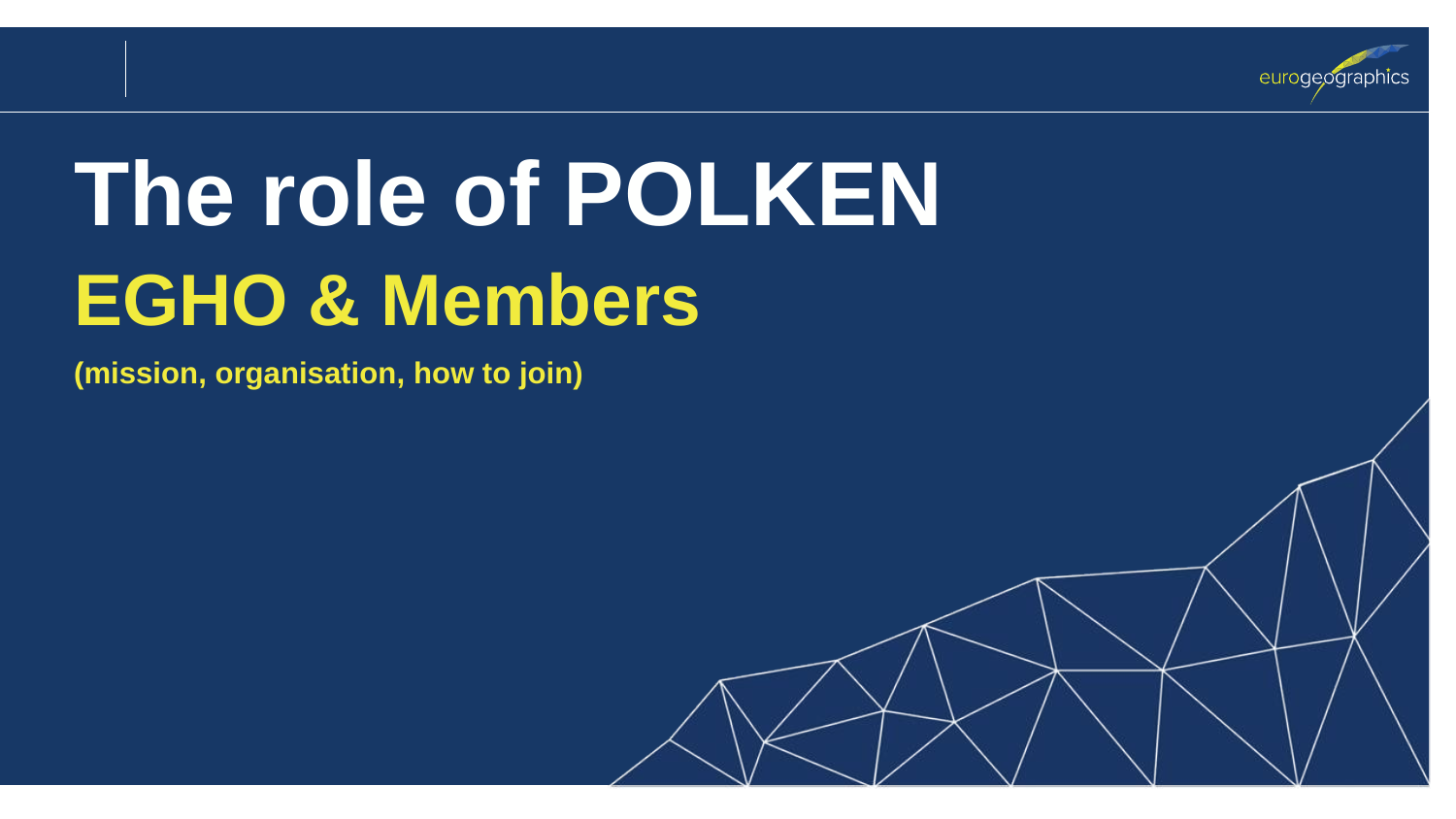

### **Today**

- Role of PolKEN
- Essential differences National vs EuroGeographics perspective
- What EGHO will do (Secretariat and Representation roles)
- What we would like Members to do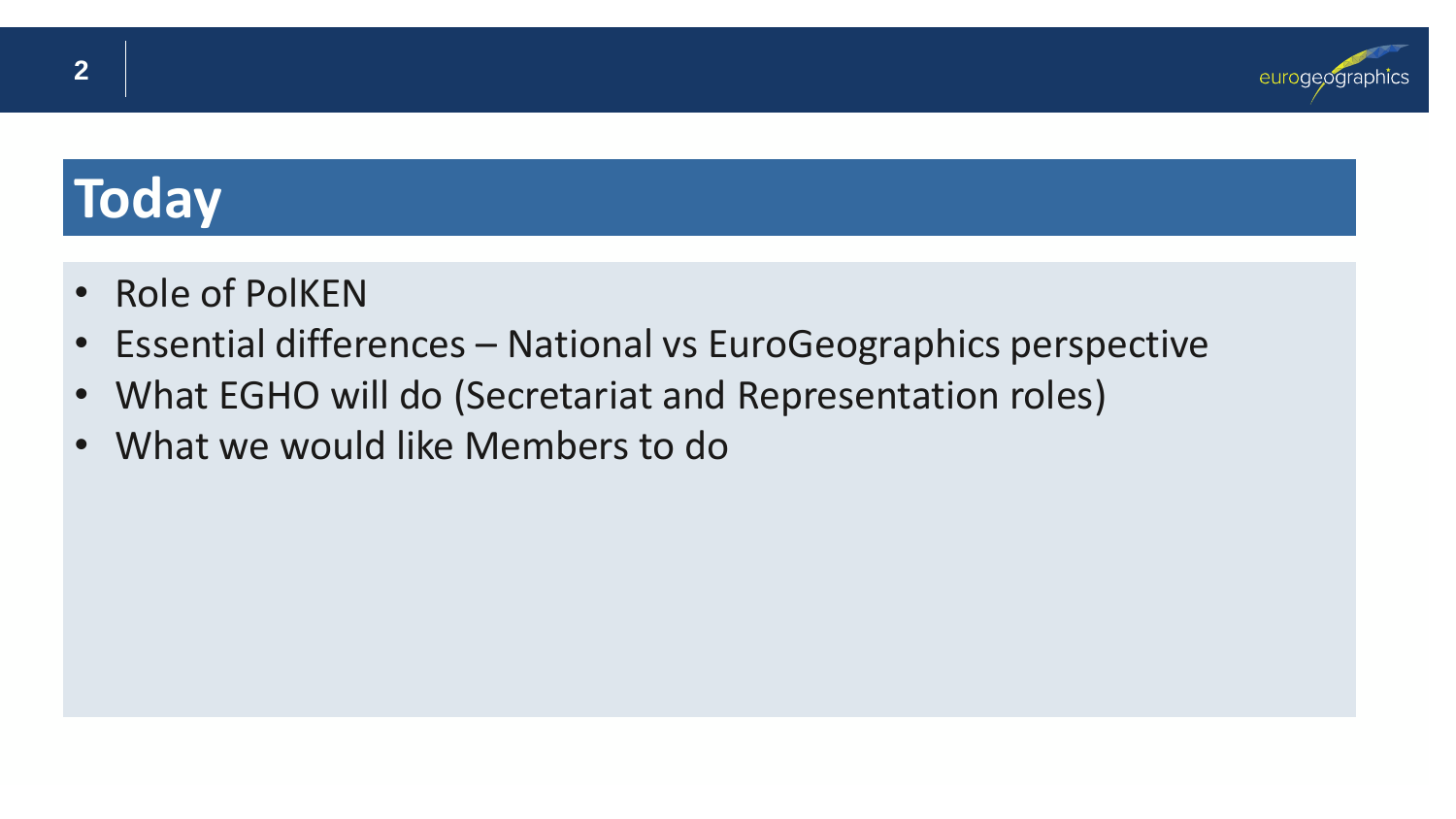

### **The role of PolKEN**





### INFORMATION EuroGeographics

### PolKEN drafts and supports positions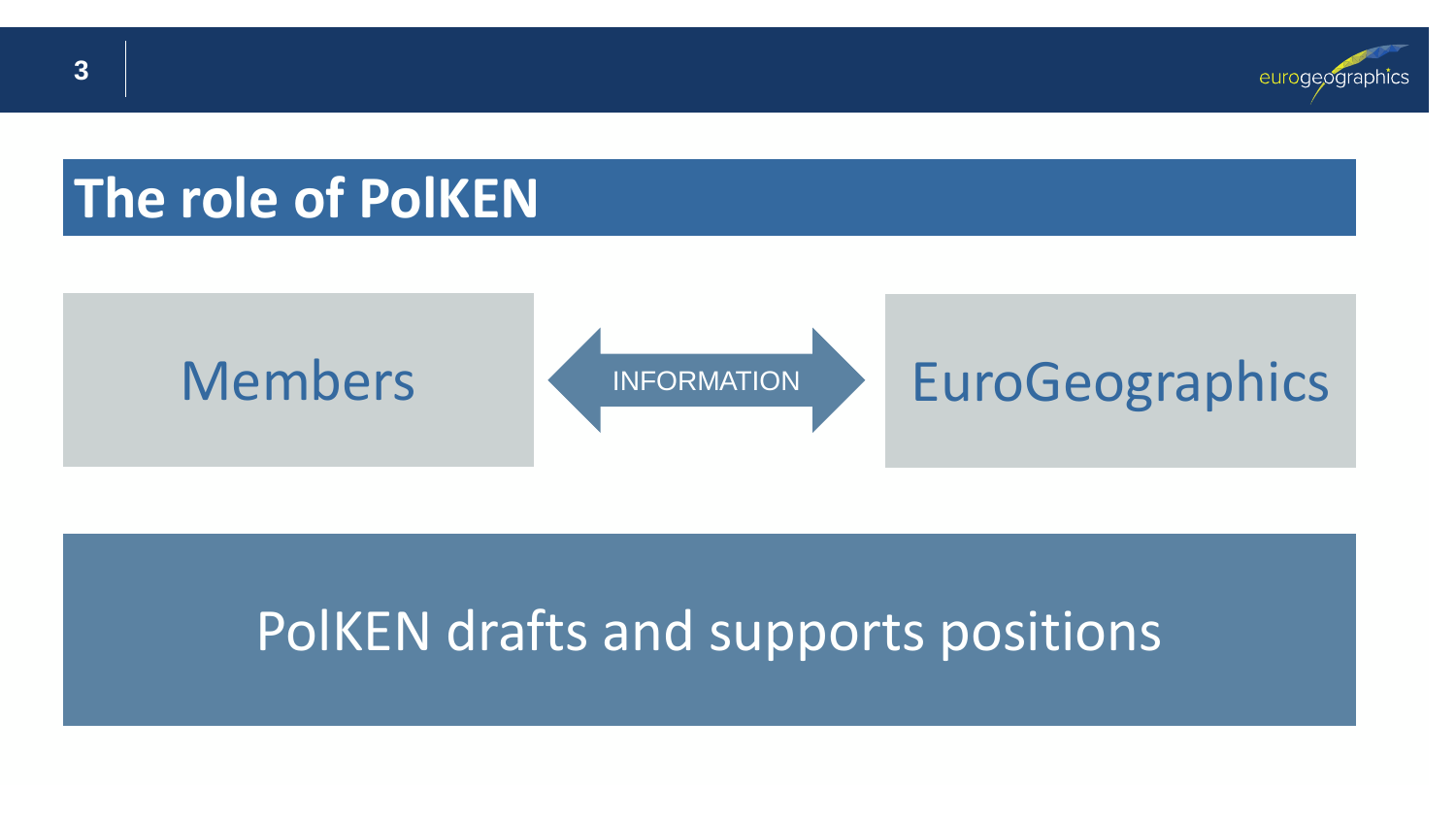

### **Essential differences: National vs EG perspective**

### National Positions

### EG perspective

We will inform you to help, to support your government in building the national position,

EG will develop shared technical or policy positions: developed by you and in collaboration with you.

### **What if there is no shared view?**

- EG will express its own professional view on topics of interest and will inform stakeholders of the different views that exists
- => lets you influence without being seen to take a different view from your governments)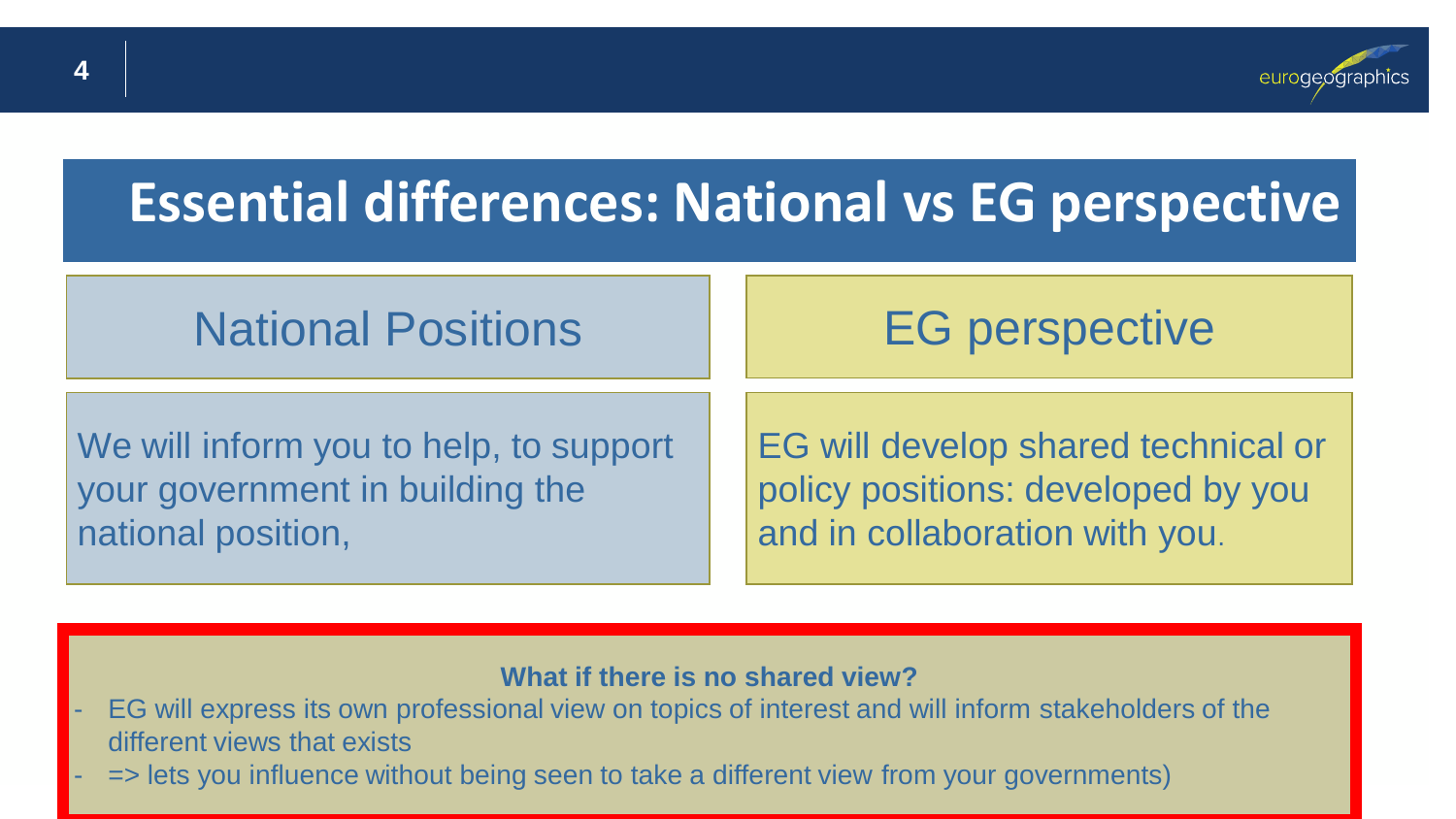

### **Essential differences: National vs EG perspective**



EG perspective

EG will develop shared technical or policy positions: developed by you and in collaboration with you.

#### **What if there is no shared view?**

- EG will express its own professional view on topics of interest and will inform stakeholders of the different views that exists
- => lets you influence without being seen to take a different view from your governments)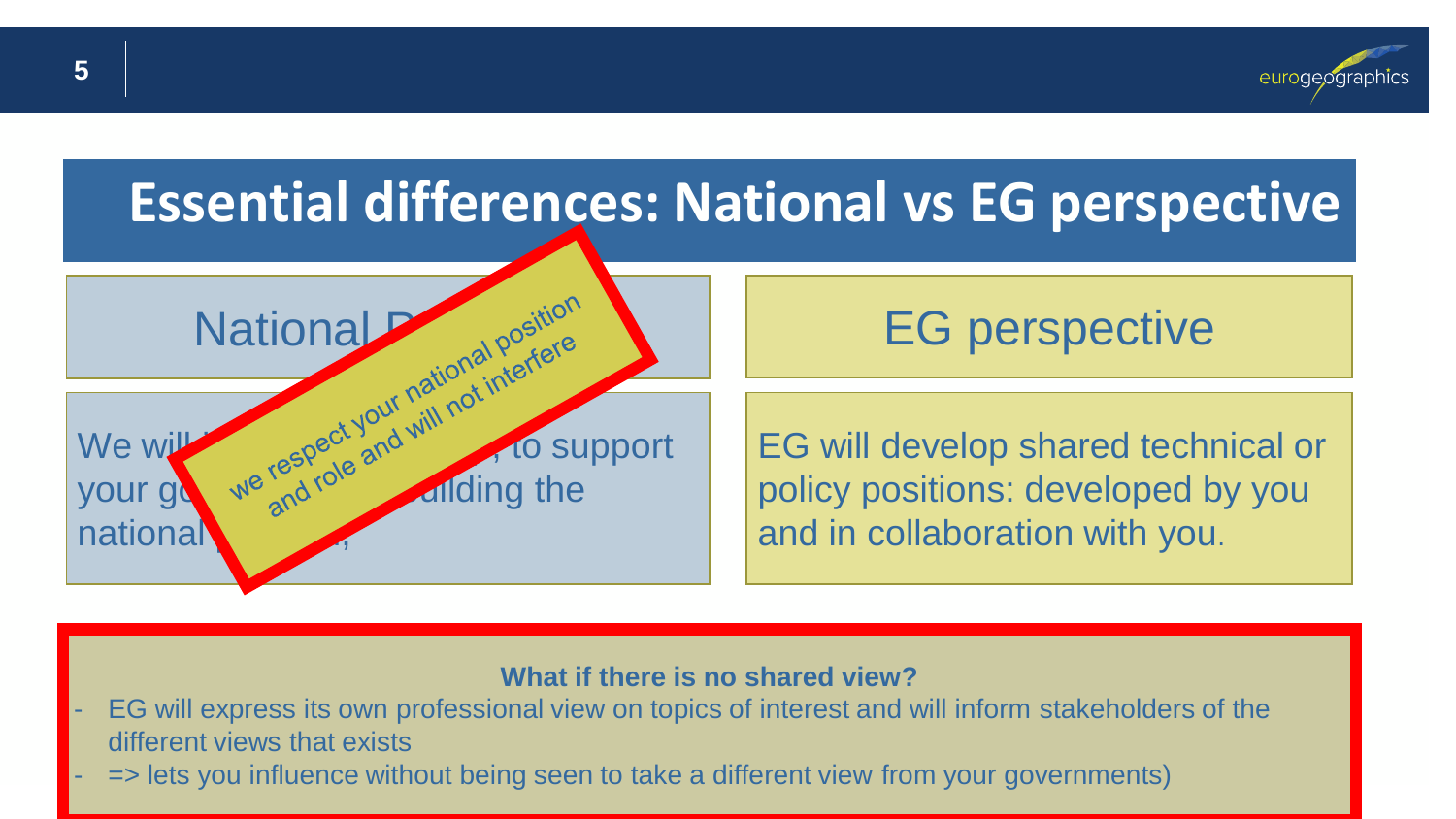

### **Role of EGHO**

### 1°) Secretariat

#### • Organises meeting and webinars

- Distributes agenda and papers
- Drafts minutes
- Tracks policy developments
- Informs members of policy developments at EU and UN level

### 2°) Representation

- Prepares EG draft policy positions and briefings
- Organises the visibility of EG members positions at EU and UN levels : Liaises, communicates and briefs EC officials/ UN Secretariat , EU Parliamentary interests, Committee of Experts
- Acts as Observer on UN-GGIM Europe Ex-Committee
- Liaises and informs with other International bodies of interest.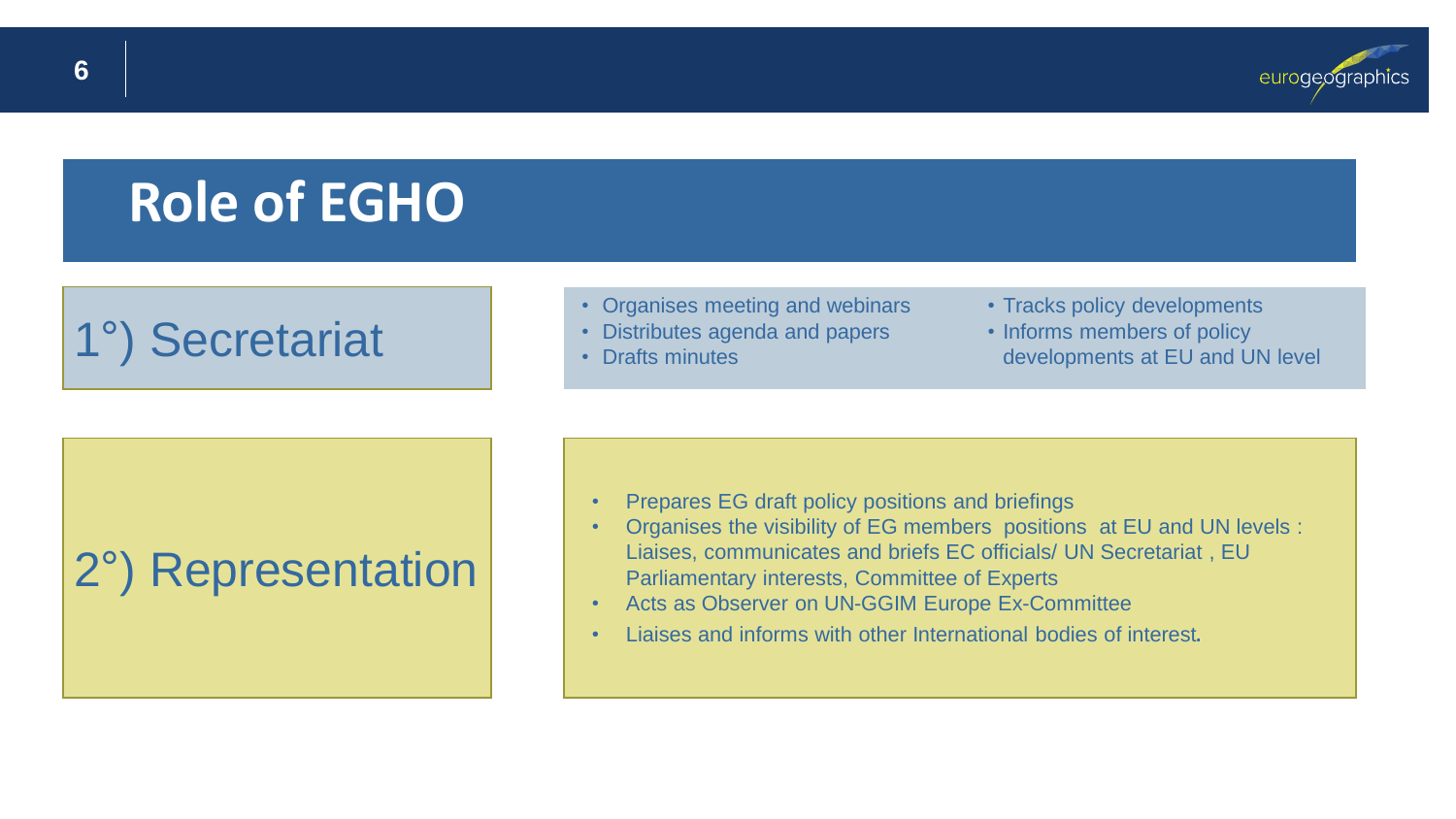

### **Role of Members**

**FROM YOU TO EG : Provide FG with the** information necessary to build common position : Explain your National perspectives, concerns and positions, where appropriate

**FROM EG TO YOUR National representative** Provide your national representatives: Brief and inform your National representatives of EG positions

**So that EG & National position are mutually supporting each other**

### INFORMATION REPRESENTATION

**ELABORATE THE POSITIONS:** contribute to the elaboration of the shared vision, positions, technical input, study cases, best practices…

**PROMOTE THE POSITIONs: support** EG in undertaking its role for representation, at the most senior level- meetings, engagement with national MEPs when possible etc…

**BRIEF EG** when appropriate/ possible with outcomes of national expert group meetings developments REP